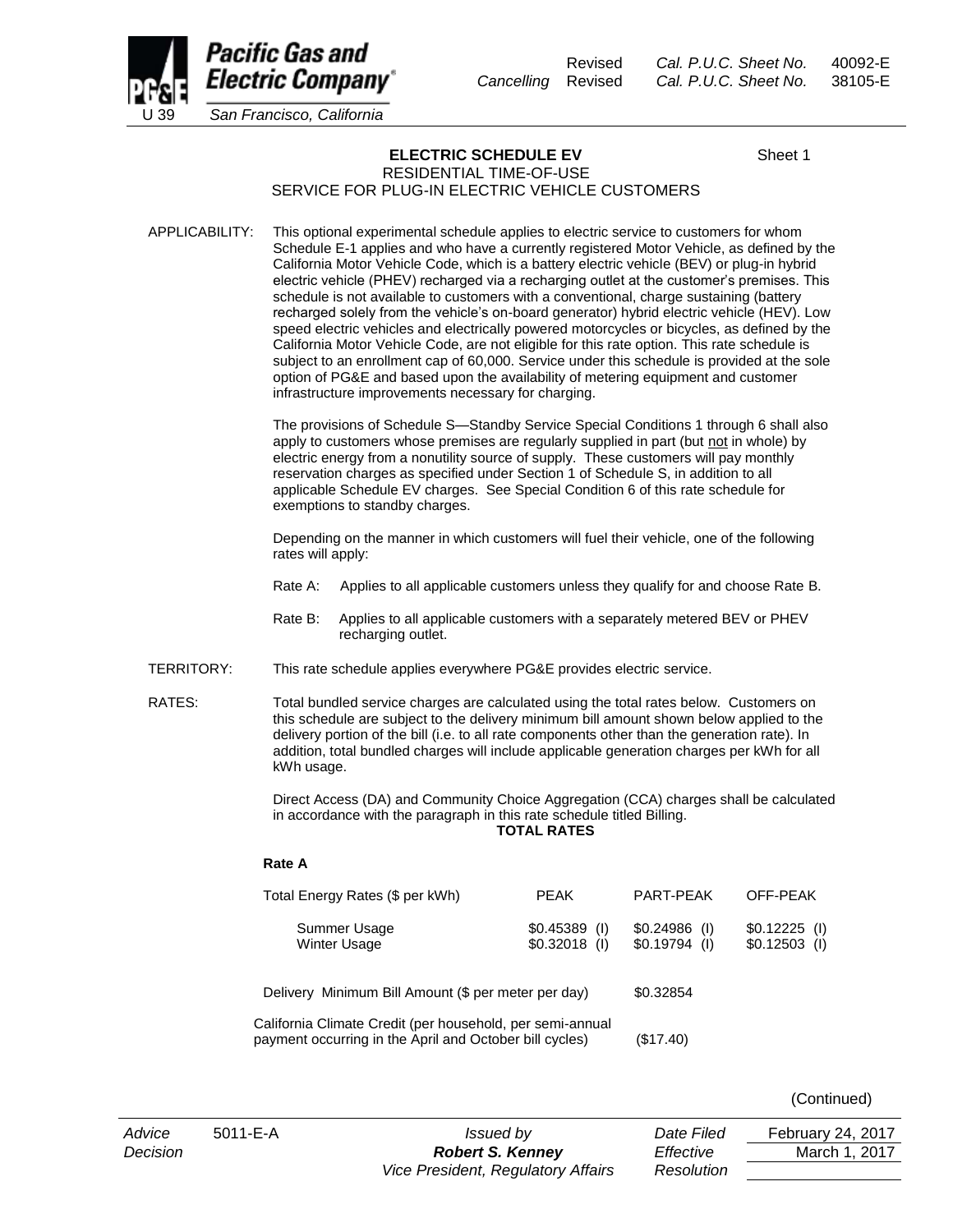



(T)



**ELECTRIC SCHEDULE EV** Sheet 2

RESIDENTIAL TIME-OF-USE SERVICE FOR PLUG-IN ELECTRIC VEHICLE CUSTOMERS

RATES:(Cont'd.)

Total bundled service charges shown on a customer's bills are unbundled according to the component rates shown below. Where the delivery minimum bill amount applies, the customer's bill will equal the sum of (1) the delivery minimum bill amount plus (2) for bundled service, the generation rate times the number of kWh used. For revenue accounting purposes, the revenues from the delivery minimum bill amount will be assigned to the Transmission, Transmission Rate Adjustments, Reliability Services, Public Purpose Programs, Nuclear Decommissioning, Competition Transition Charges, Energy Cost Recovery Amount, DWR Bond, and New System Generation Charges based on kWh usage times the corresponding unbundled rate component per kWh, with any residual revenue assigned to Distribution.\*\*\*

#### **UNBUNDLING OF TOTAL RATES**

| Energy Rates by Component (\$ per kWh)            | <b>PEAK</b> | PART-PEAK   | OFF-PEAK   |
|---------------------------------------------------|-------------|-------------|------------|
| Generation:                                       |             |             |            |
| Summer Usage                                      | \$0.23092   | \$0.11128   | \$0.05593  |
| Winter Usage                                      | \$0.08629   | \$0.05391   | \$0.05792  |
| Distribution**:                                   |             |             |            |
| Summer Usage                                      | \$0.16880   | \$0.08441   | \$0.01215  |
| <b>Winter Usage</b>                               | \$0.17972   | \$0.08986   | \$0.01294  |
|                                                   |             |             |            |
| Transmission* (all usage)                         | \$0.02536   | \$0.02536   | \$0.02536  |
| Transmission Rate Adjustments* (all usage)        | \$0.00231   | \$0.00231   | \$0.00231  |
| Reliability Services* (all usage)                 | \$0,00000   | \$0.00000   | \$0,00000  |
| Public Purpose Programs (all usage)               | \$0.01501   | \$0.01501   | \$0.01501  |
| <b>Nuclear Decommissioning (all usage)</b>        | \$0.00149   | \$0.00149   | \$0.00149  |
| <b>Competition Transition Charges (all usage)</b> | \$0.00130   | \$0.00130   | \$0.00130  |
| <b>Energy Cost Recovery Amount (all usage)</b>    | (\$0.00001) | (\$0.00001) | (S0.00001) |
| <b>DWR Bond (all usage)</b>                       | \$0.00549   | \$0.00549   | \$0.00549  |
| New System Generation Charge (all usage)**        | \$0.00322   | \$0.00322   | \$0.00322  |

Transmission, Transmission Rate Adjustments and Reliability Service charges are combined for presentation on customer bills.

\*\* Distribution and New System Generation Charges are combined for presentation on customer bills.<br>\*\*\* This same assignment of revenues applies to direct access and community choice aggregation cus

This same assignment of revenues applies to direct access and community choice aggregation customers.

(D)

(Continued)

 $\mathcal{L}=\mathcal{L}$ 

*Advice* 5127-E *Issued by Date Filed* August 18, 2017 *Decision Robert S. Kenney Vice President, Regulatory Affairs* 

| Date Filed | August 18, 2017  |
|------------|------------------|
| Effective  | October 24, 2017 |
| Resolution |                  |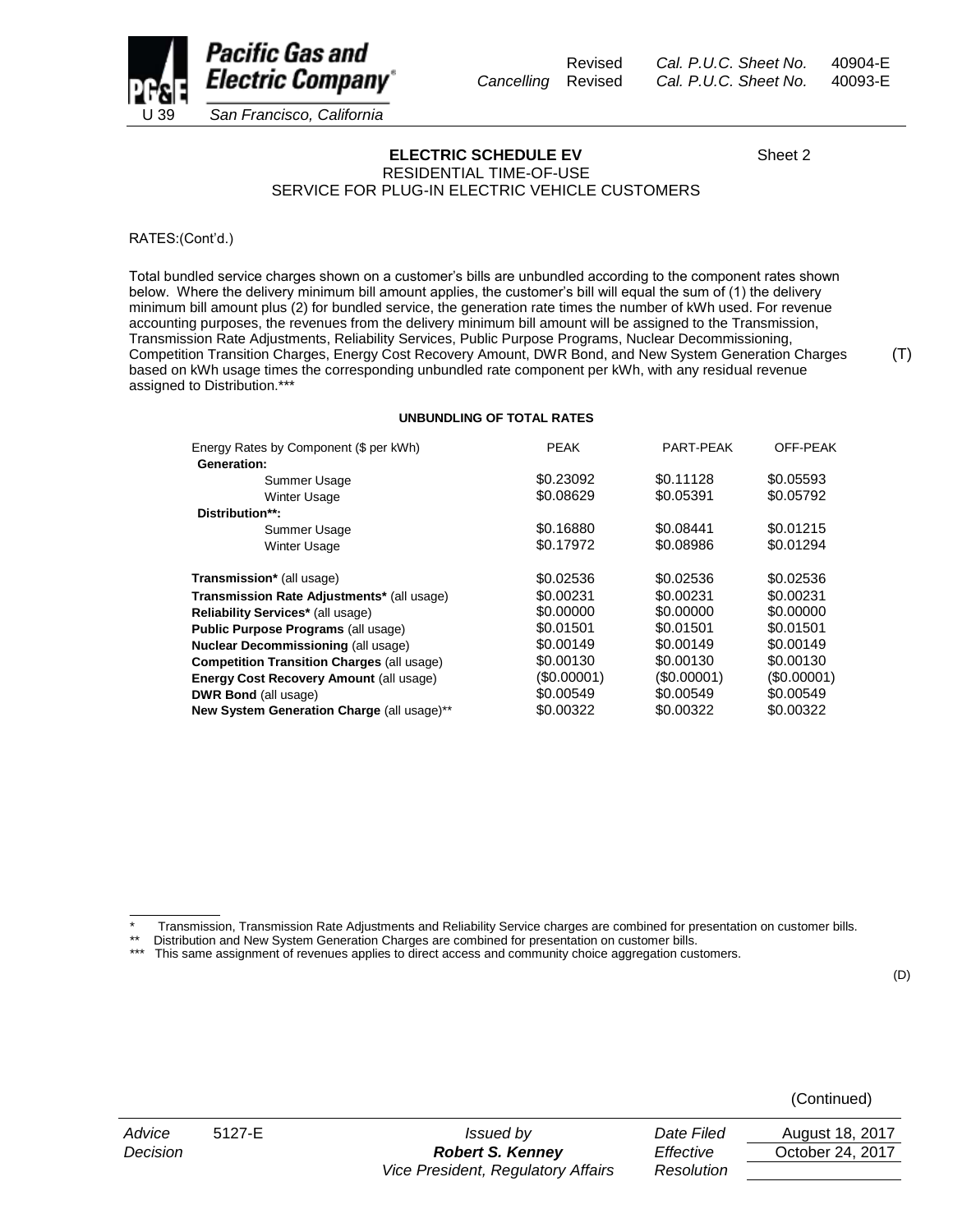



Pacific Gas and **Electric Company**\* U 39 *San Francisco, California*

# **ELECTRIC SCHEDULE EV** Sheet 3

RESIDENTIAL TIME-OF-USE SERVICE FOR PLUG-IN ELECTRIC VEHICLE CUSTOMERS

RATES: (Cont'd.)

### **TOTAL RATES**

#### **Rate B**

| Total Energy Rates (\$ per kWh)     | <b>PEAK</b>                      | PART-PFAK                   | OFF-PEAK                         |
|-------------------------------------|----------------------------------|-----------------------------|----------------------------------|
| Summer Usage<br><b>Winter Usage</b> | $$0.44738$ (I)<br>$$0.31325$ (1) | \$0.24660<br>$$0.19447$ (1) | $$0.12179$ (I)<br>$$0.12453$ (I) |
| Total Meter Charge Per Day          | \$0.04928                        |                             |                                  |

Total bundled service charges shown on customer's bills are unbundled according to the component rates shown below.

#### **UNBUNDLING OF TOTAL RATES**

Meter Charge Rate: Meter charge rate provided in the Total Rate section above are assigned entirely to the unbundled distribution component.

| Energy Rates by Component (\$ per kWh)            | <b>PEAK</b>      | PART-PEAK        | OFF-PEAK         |  |
|---------------------------------------------------|------------------|------------------|------------------|--|
| Generation:                                       |                  |                  |                  |  |
| Summer                                            | \$0.23092        | \$0.11128        | \$0.05593        |  |
| Winter                                            | \$0.08629        | \$0.05391        | \$0.05792        |  |
| Distribution**:                                   |                  |                  |                  |  |
| Summer                                            | \$0.16229<br>(1) | \$0.08115<br>(1) | \$0.01169<br>(1) |  |
| Winter                                            | \$0.17279<br>(1) | \$0.08639<br>(1) | \$0.01244        |  |
| <b>Transmission*</b> (all usage)                  | \$0.02536<br>(1) | \$0.02536<br>(1) | \$0.02536<br>(1) |  |
| <b>Transmission Rate Adjustments*</b> (all usage) | \$0.00231<br>(R) | \$0.00231<br>(R) | \$0.00231<br>(R) |  |
| Reliability Services* (all usage)                 | \$0.00000        | \$0.00000        | \$0.00000        |  |
| Public Purpose Programs (all usage)               | \$0.01501        | \$0.01501        | \$0.01501        |  |
| <b>Nuclear Decommissioning (all usage)</b>        | \$0.00149        | \$0.00149        | \$0.00149        |  |
| <b>Competition Transition Charges (all usage)</b> | \$0.00130        | \$0.00130        | \$0.00130        |  |
| <b>Energy Cost Recovery Amount (all usage)</b>    | (\$0.00001)      | (\$0.00001)      | (\$0.00001)      |  |
| <b>DWR Bond (all usage)</b>                       | \$0.00549        | \$0.00549        | \$0.00549        |  |
| New System Generation Charge (all usage)**        | \$0.00322        | \$0.00322        | \$0.00322        |  |

<sup>\*</sup> Transmission, Transmission Rate Adjustments and Reliability Service charges are combined for presentation on customer bills.

\_\_\_\_\_\_\_\_\_\_\_\_\_\_\_\_\_\_\_\_\_\_\_\_\_\_\_\_

(Continued)

<sup>\*\*</sup> Distribution and New System Generation Charges are combined for presentation on customer bills.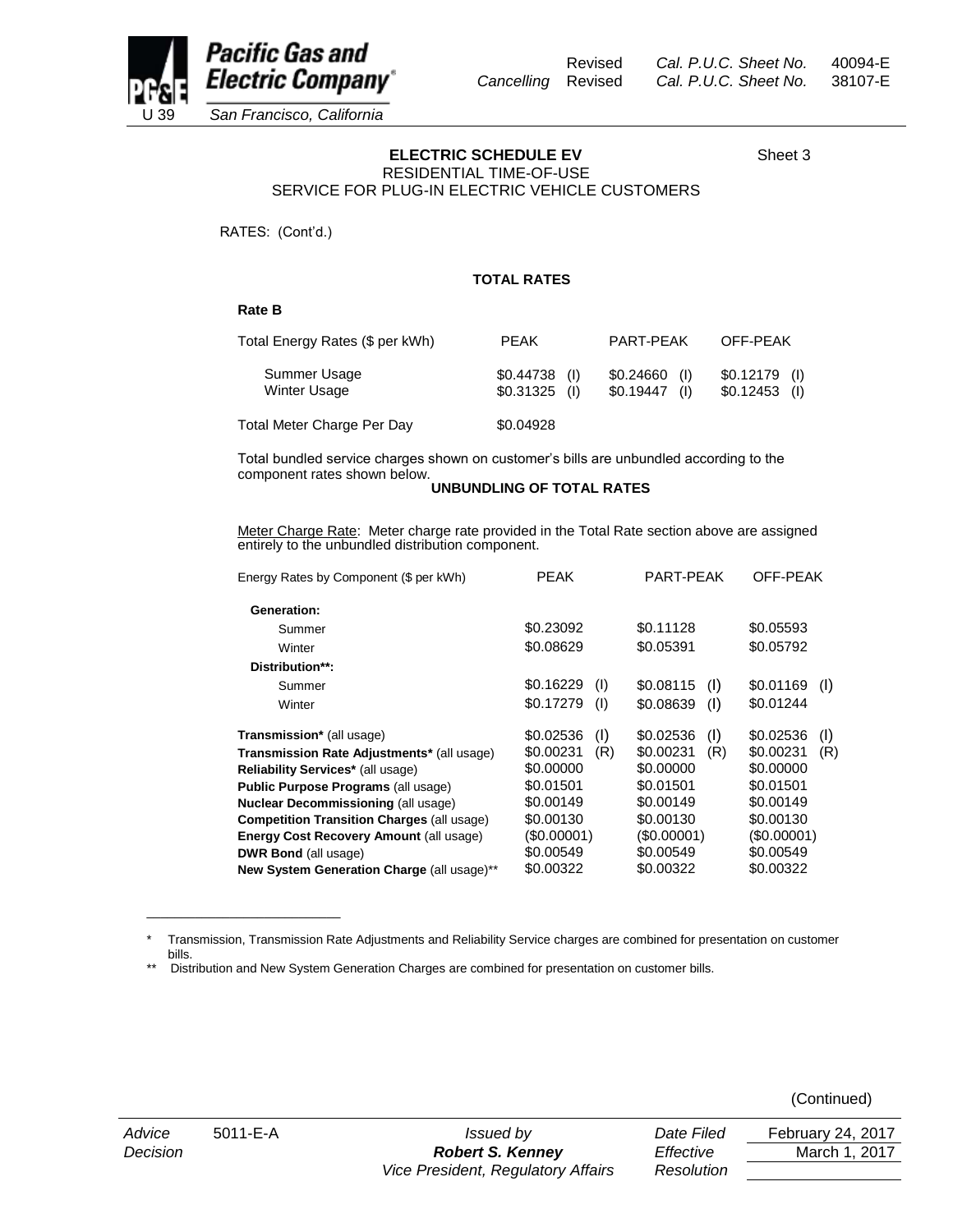

(N)

**ELECTRIC SCHEDULE EV** Sheet 4

### RESIDENTIAL TIME-OF-USE SERVICE FOR PLUG-IN ELECTRIC VEHICLE CUSTOMERS

SPECIAL CONDITIONS: 1. TIME PERIODS: Times of the year and times of the day are defined as follows: All Year: Peak: 2:00 p.m. to 9:00 p.m. Monday through Friday. 3:00 p.m. to 7:00 p.m. Saturday, Sunday and Holidays. Partial-Peak: 7:00 a.m. to 2:00 p.m. and 9:00 p.m. to 11:00 p.m. Monday through Friday, except holidays. Off-Peak: All other hours. HOLIDAYS: "Holidays" for the purposes of this rate schedule are New Year's Day, President's Day, Memorial Day, Independence Day, Labor Day, Veterans Day, Thanksgiving Day, and Christmas Day. The (T) (N) I I

> DAYLIGHT SAVING TIME ADJUSTMENT: The time periods shown above will begin and end one hour later for the period between the second Sunday in March and the first Sunday in April, and for the period between the last Sunday in October and the first Sunday in November.

dates will be those on which the holidays are legally observed.

- 2. SEASONAL CHANGES: The summer season is May 1 through October 31 and the winter season is November 1 through April 30. When billing includes use in both the summer and winter periods, charges will be prorated based upon the number of days in each period.
- 3. ADDITIONAL METERS: If a residential dwelling unit is served by more than one electric meter, the customer must designate which meter is the primary meter and which is (are) the additional meter(s).
- 4. BILLING: A customer's bill is calculated based on the option applicable to the customer.

 **Bundled Service Customers** receive supply and delivery services solely from PG&E. The customer's bill is based on the Total Rates set forth above.

**Transitional Bundled Service Customers** take transitional bundled service as prescribed in Rules 22.1 and 23.1, or take bundled service prior to the end of the six (6) month advance notice period required to elect bundled portfolio service as prescribed in Rules 22.1 and 23.1. These customers shall pay charges for transmission, transmission rate adjustments, reliability services, distribution, nuclear decommissioning, public purpose programs, the new system generation charge, the applicable Cost Responsibility Surcharge (CRS) pursuant to Schedule DA CRS or Schedule CCA CRS, and short-term commodity prices as set forth in Schedule TBCC.

(Continued)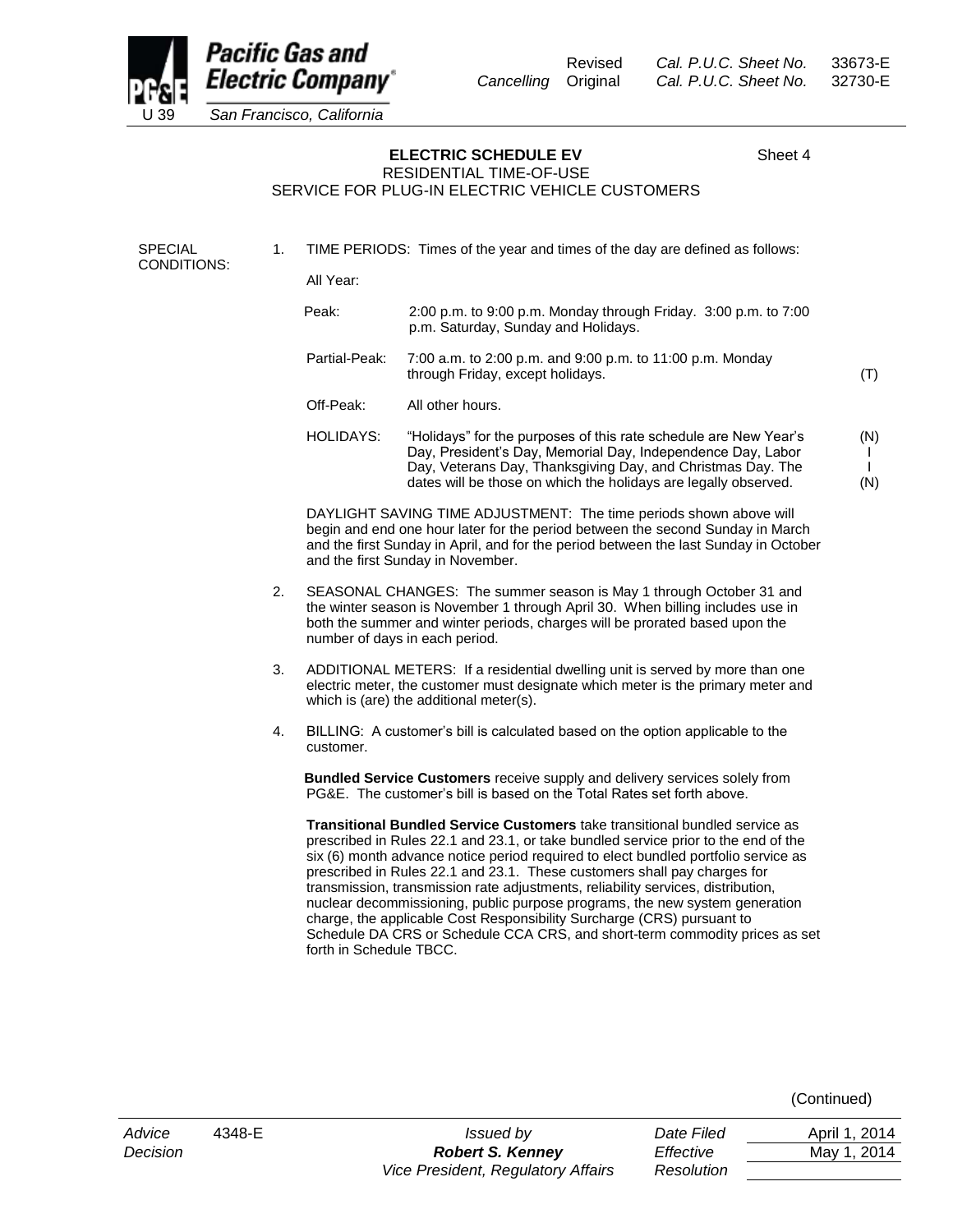

# **ELECTRIC SCHEDULE EV** Sheet 5

RESIDENTIAL TIME-OF-USE SERVICE FOR PLUG-IN ELECTRIC VEHICLE CUSTOMERS

4. BILLING (Cont'd.):

SPECIAL CONDITIONS: (Cont'd.)

 **Direct Access (DA) and Community Choice Aggregation (CCA) Customers** purchase energy from their non-utility provider and continue receiving delivery services from PG&E. Bills are equal to the sum of charges for transmission, transmission rate adjustments, reliability services, distribution, public purpose programs, nuclear decommissioning, the new system generation charge, the franchise fee surcharge, and the applicable CRS. The CRS is equal to the sum of the individual charges set forth below. Exemptions to the CRS, including exemptions continuous DA service, are set forth in Schedules DA CRS and CCA CRS.

| DA / CCA CRS                          |     |
|---------------------------------------|-----|
| (\$0.00001)<br>\$0.00549<br>\$0.00130 |     |
|                                       |     |
| \$0.02469                             | (R) |
| \$0.02803                             |     |
| \$0.02921                             | (R) |
| \$0.03014                             |     |
| \$0.03000                             | (R) |
| \$0.02948                             | (R) |
| \$0.02908                             | (R) |
| \$0.02919                             |     |
| \$0.02919                             |     |
|                                       |     |

(Continued)